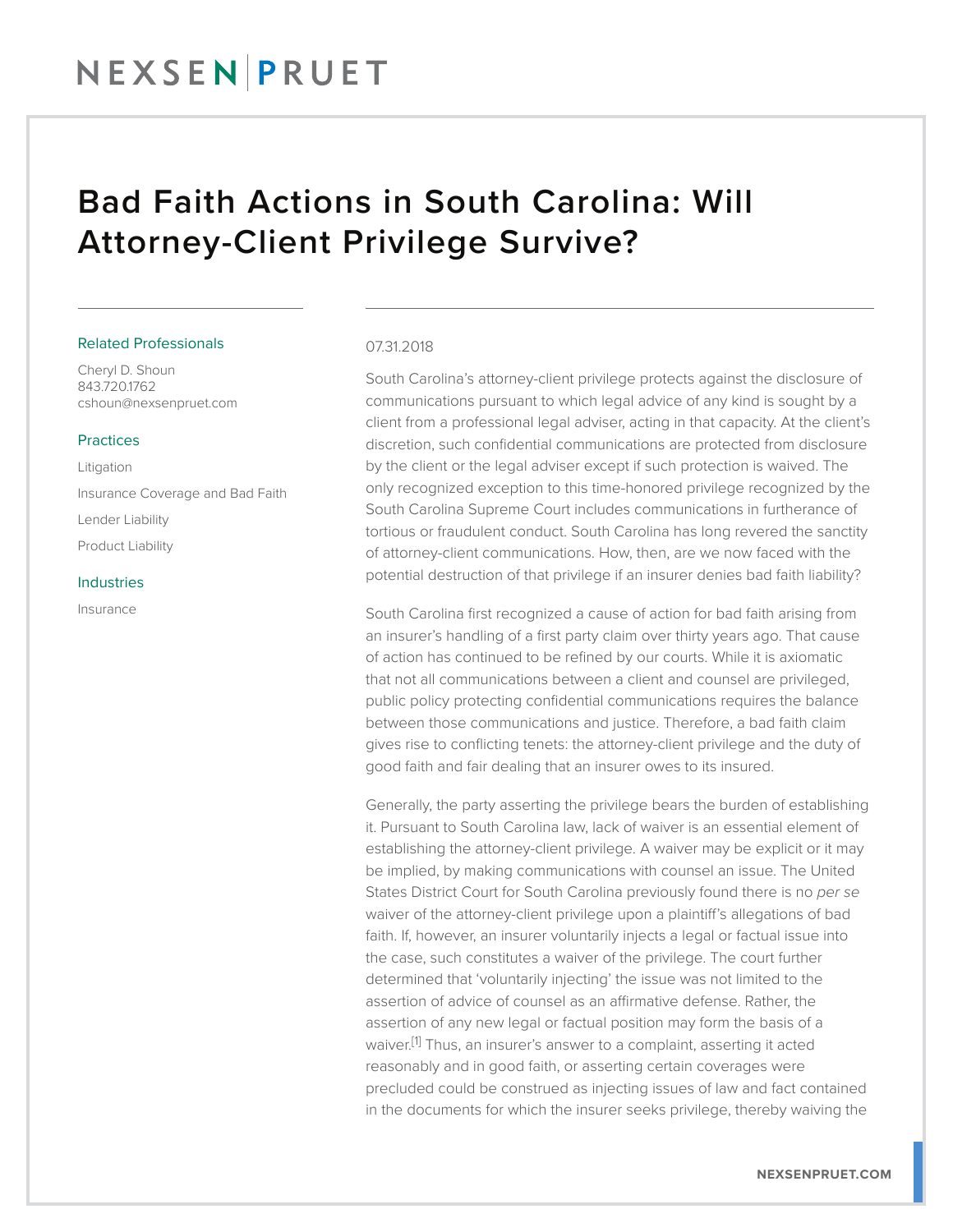# NEXSENPRUET

#### privilege.

While the previously established threshold is sufficiently daunting, an even more imposing question looms: May an insurer waive attorney-client privilege simply by denying bad faith liability? *In Re: Mt. Hawley Insurance Company* 2018 WL 3203033, United States Court of Appeals, Fourth Circuit (June 28, 2018). Here, Mt. Hawley provided excess commercial liability coverage to ContraVest Construction Company ("ContraVest"). ContraVest constructed a development in Beaufort County, South Carolina as a result of which it was sued for defective construction by the homeowner's association. ContraVest made a demand upon Mt. Hawley for defense and indemnity, which Mt. Hawley denied. ContraVest ultimately settled the underlying action and it, along with the homeowner's association, filed an action against Mt. Hawley alleging bad faith failure to defend or indemnify.

Mt. Hawley removed the case to District Court where ContraVest sought production of Mt. Hawley's file relating to excess coverage on the project that was the subject of the underlying suit, as well as all of Mt. Hawley's files relating to ContraVest's claims under its excess policies. Mt. Hawley produced its files, redacting certain information and providing accompanying privilege logs. In response to multiple motions to compel, the District Court ordered the production of Mt. Hawley's files for an in camera review, finding because Mt. Hawley denied liability for bad faith failure to defend or indemnity, it put the relevant files "at issue," thereby waiving attorney-client privilege. Mt. Hawley petitioned the Fourth Circuit seeking a writ of mandamus vacating the District Court's order to compel. Finding no controlling precedent, the Fourth Circuit certified the following question to the South Carolina Supreme Court:

 Does South Carolina law support application of the "at issue" exception to the attorney client privilege such that a party may waive the privilege by denying liability in its answer?

Undeniably, the federal rules provide for broad discovery. It is likewise undeniable that a client's justifiable belief that its communications with counsel will enjoy confidentiality, unless in furtherance of wrongful conduct, is a bedrock of our judicial system. If the South Carolina Supreme Court answers the certified question in the affirmative, it begs the question of how an insurer may defend itself in a bad faith action without the wholesale relinquishment of attorneyclient privilege. Is a *prima facie* case of bad faith enough to offset the fundamental right to freely seek advice of counsel? Is the appointment of a special referee, who objectively reviews the materials for which protection is sought, the answer? Is there a fair and well-reasoned process by which to balance the significant right of an insured to the fair and good faith performance of the insurer under the policy against the insurer's right to maintain confidentiality of its communications with legal counsel? We will all anxiously await the Supreme Court's answer.

[1] *City of Myrtle Beach v. United National Insurance Company* 2010 WL 3420044 (2010) (not reported in F. Supp. 2d)

J